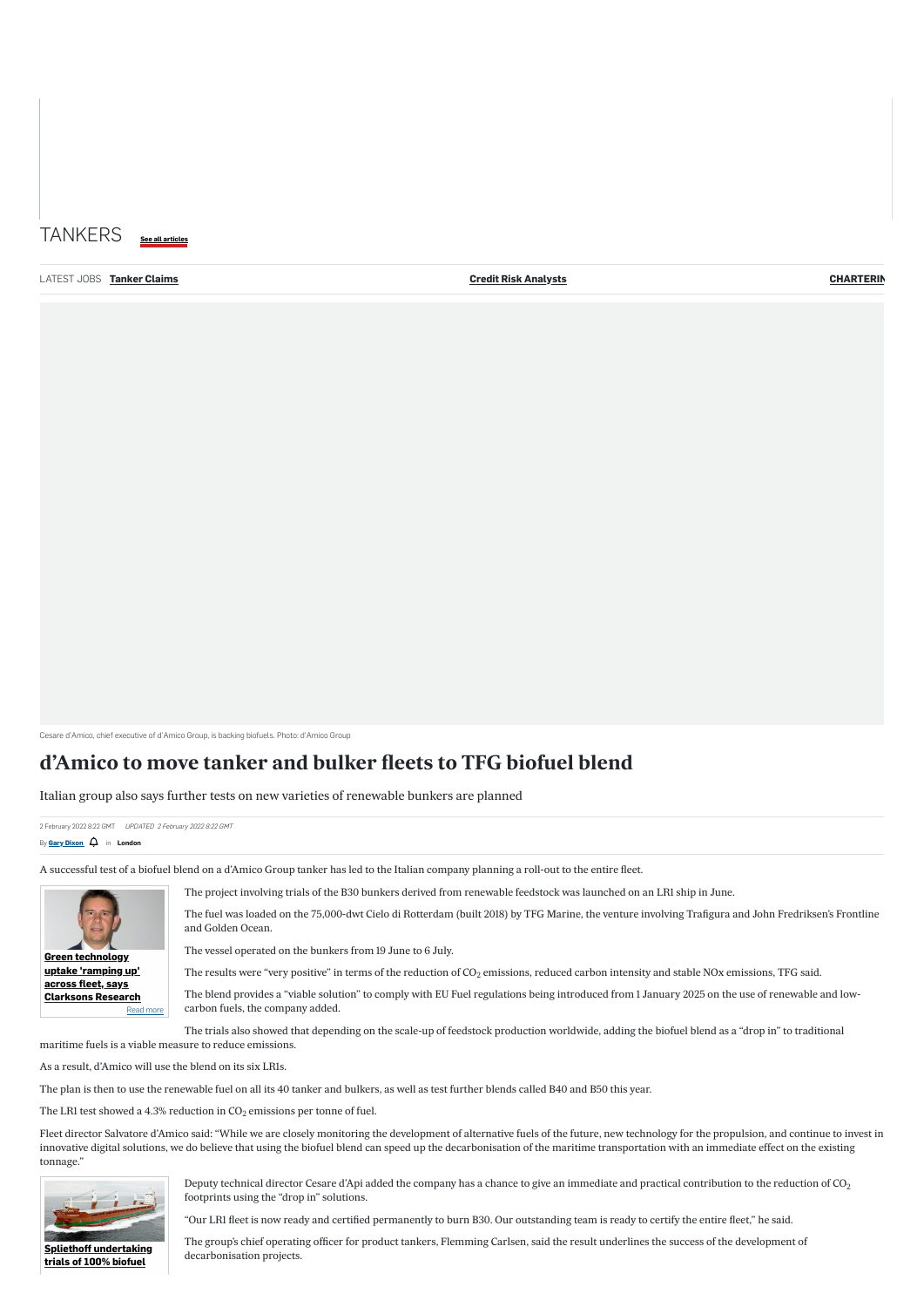"In line with our corporate mission, we are very pleased to closely cooperate with our leading industry partners and not least our close customer Trafigura, with the objective to help drive the development of commercially and … environmentally sustainable future fuel solutions for the shipping industry," he added.

Class societies ABS, Lloyd's Register and Rina, and Liberian shipping registry manager LISCR, were also involved in the project.

Georgios Plevrakis, ABS's director of global sustainability, said the "trail-blazing" trial will make a vital contribution to understanding the potential of biofuels.

Trafigura's head of distillate and fuel oil trading, Jamie Torrance, said the work was part of the trader's efforts to cut emissions.

"TFG Marine now regularly delivers biofuels to customers in the Amsterdam-Rotterdam-Antwerp region, with plans to expand this offering further afield during 2022," he added. [\(Copyright\)](https://www.tradewindsnews.com/terms?tab=digital)

### **[Bulkers](https://www.tradewindsnews.com/bulkers) [ESG](https://www.tradewindsnews.com/esg) [TFG Marine](https://www.tradewindsnews.com/tag/tfg_marine) [d'Amico Group](https://www.tradewindsnews.com/tag/d) [Cesare d'Amico](https://www.tradewindsnews.com/tag/cesare_d) [LR1 tankers](https://www.tradewindsnews.com/tag/lr1_tankers) [Biofuels](https://www.tradewindsnews.com/tag/biofuels)**

[Will investments in digital tech pay off?](https://adclick.g.doubleclick.net/pcs/click?xai=AKAOjssUNbr1I9dREVT0MhYc--2eMq7ARQbOmbu27p1dEOy4mqkkvdfxo43gcdYApxAigKTtwuQnSsFXWab82qRt9X-122C8b0nFDZ2lefyRXcmEkgwUVktRkA6a7H1cMj5B5PSKkbqS_iigjpUPD1URR0NGEFly5Be5a5i9cw3cNra1xq4gsGG9Epi5hW1t4B2z_4PYvnSNZc5_A9oFLiauk7TWaDhR1Qz2z9CXP5oeaDrwCaGWQIZWaFytU79LhN8BRyLSeeB1NqfcdlOBt8qcxlydLL6JUtv5Zegh99vLG7A6niWcM6WF-GseHKKis3ij-8Upvb32opeO4R9Qz3-P1-V-O2nOMvUakktERSq0xA&sai=AMfl-YQ6GRmmdil645OJyTKvoEpn7qKM7nRCbIMrVv3UsoeJ23HbZDRMdSAqqXZBjuC-UELBCKe_I9SpJMsU5hVFe0_Q5xnZydoiZm-wgumYov20qWcm2QofvYqmDI9mOqnEdlYKsg&sig=Cg0ArKJSzCPsYGxxUnb_EAE&fbs_aeid=[gw_fbsaeid]&urlfix=1&adurl=https://www.tradewindsnews.com/sponsor-content/will-investments-in-digital-tech-pay-off-/2-1-1145718) [ABS VP weighs in on maximising ROI in tech, charts path to digital maturity](https://adclick.g.doubleclick.net/pcs/click?xai=AKAOjssUNbr1I9dREVT0MhYc--2eMq7ARQbOmbu27p1dEOy4mqkkvdfxo43gcdYApxAigKTtwuQnSsFXWab82qRt9X-122C8b0nFDZ2lefyRXcmEkgwUVktRkA6a7H1cMj5B5PSKkbqS_iigjpUPD1URR0NGEFly5Be5a5i9cw3cNra1xq4gsGG9Epi5hW1t4B2z_4PYvnSNZc5_A9oFLiauk7TWaDhR1Qz2z9CXP5oeaDrwCaGWQIZWaFytU79LhN8BRyLSeeB1NqfcdlOBt8qcxlydLL6JUtv5Zegh99vLG7A6niWcM6WF-GseHKKis3ij-8Upvb32opeO4R9Qz3-P1-V-O2nOMvUakktERSq0xA&sai=AMfl-YQ6GRmmdil645OJyTKvoEpn7qKM7nRCbIMrVv3UsoeJ23HbZDRMdSAqqXZBjuC-UELBCKe_I9SpJMsU5hVFe0_Q5xnZydoiZm-wgumYov20qWcm2QofvYqmDI9mOqnEdlYKsg&sig=Cg0ArKJSzCPsYGxxUnb_EAE&fbs_aeid=[gw_fbsaeid]&urlfix=1&adurl=https://www.tradewindsnews.com/sponsor-content/will-investments-in-digital-tech-pay-off-/2-1-1145718) and sheds fresh light on new vessel performance monitoring and analytics platform.

### **[SPONSOR CONTENT FROM AMERICAN BUREAU OF SHIPPING](https://adclick.g.doubleclick.net/pcs/click?xai=AKAOjssUNbr1I9dREVT0MhYc--2eMq7ARQbOmbu27p1dEOy4mqkkvdfxo43gcdYApxAigKTtwuQnSsFXWab82qRt9X-122C8b0nFDZ2lefyRXcmEkgwUVktRkA6a7H1cMj5B5PSKkbqS_iigjpUPD1URR0NGEFly5Be5a5i9cw3cNra1xq4gsGG9Epi5hW1t4B2z_4PYvnSNZc5_A9oFLiauk7TWaDhR1Qz2z9CXP5oeaDrwCaGWQIZWaFytU79LhN8BRyLSeeB1NqfcdlOBt8qcxlydLL6JUtv5Zegh99vLG7A6niWcM6WF-GseHKKis3ij-8Upvb32opeO4R9Qz3-P1-V-O2nOMvUakktERSq0xA&sai=AMfl-YQ6GRmmdil645OJyTKvoEpn7qKM7nRCbIMrVv3UsoeJ23HbZDRMdSAqqXZBjuC-UELBCKe_I9SpJMsU5hVFe0_Q5xnZydoiZm-wgumYov20qWcm2QofvYqmDI9mOqnEdlYKsg&sig=Cg0ArKJSzCPsYGxxUnb_EAE&fbs_aeid=[gw_fbsaeid]&urlfix=1&adurl=https://www.tradewindsnews.com/sponsor-content/will-investments-in-digital-tech-pay-off-/2-1-1145718)**



[Read more](https://www.tradewindsnews.com/news/2-1-1142321)

### **[bunkers](https://www.tradewindsnews.com/news/2-1-1142321)**



d'Amico's whole fleet will soon be using biofuels. Photo: d'Amico International Shipping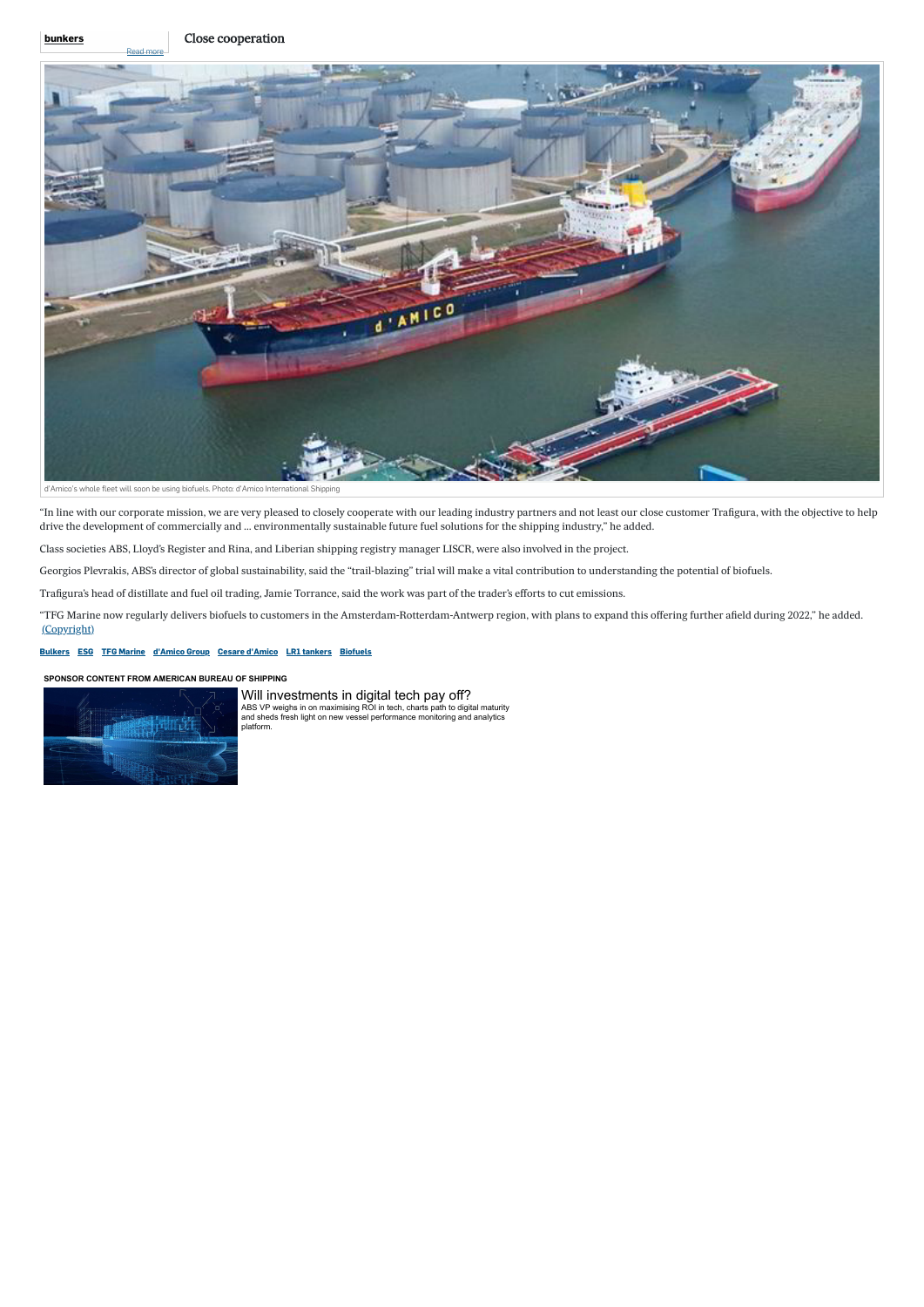## TRENDING TOD AY

[TotalEnergies](https://www.tradewindsnews.com/gas/totalenergies-offloads-two-legacy-lng-carrier-sale-candidates/2-1-1159952) <u>offloads two</u> <u>'legacy' LNG</u> carrier sale <u>candidates</u>

**[Gas](https://www.tradewindsnews.com/gas)**